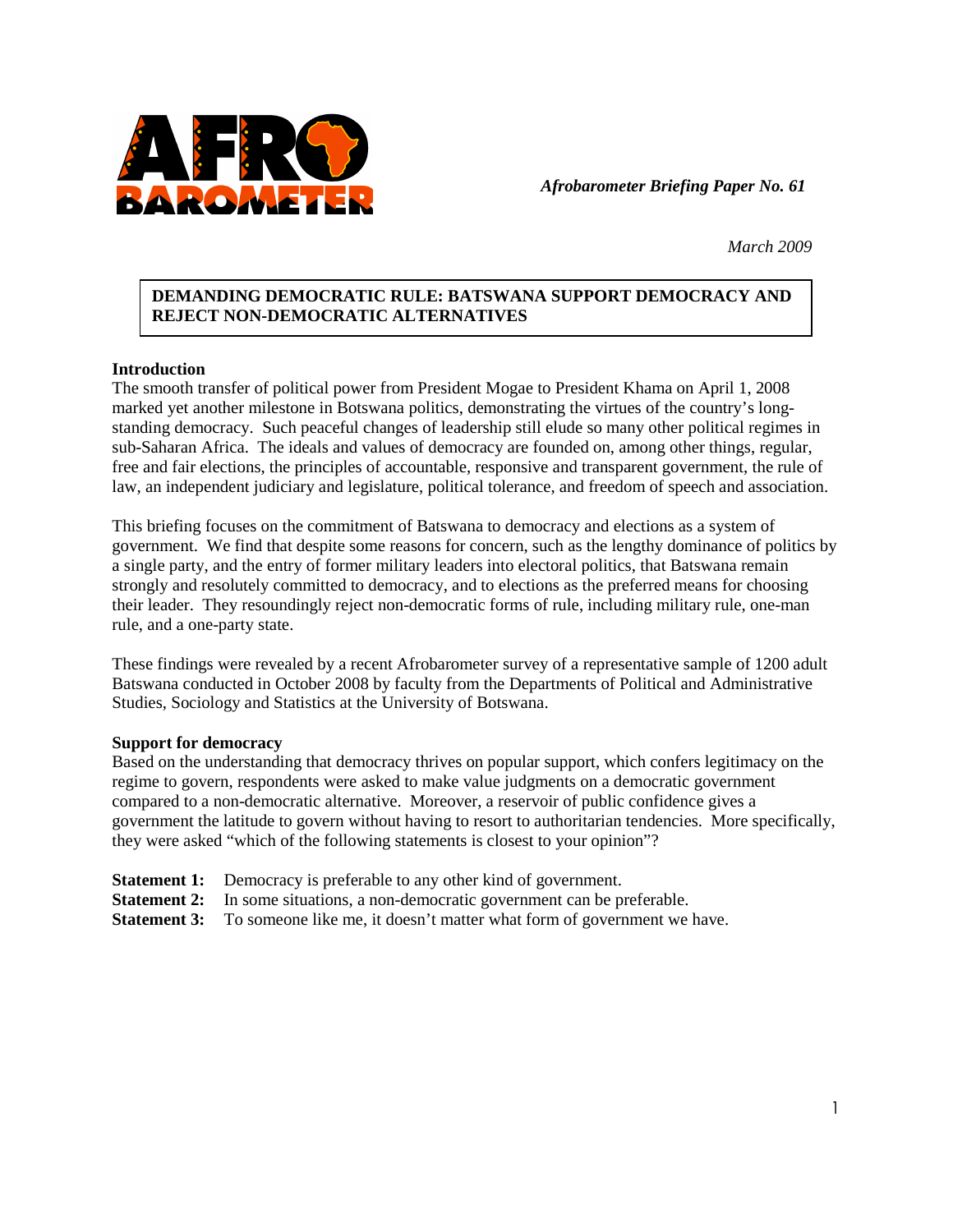*Figure 1: Support for Democracy* 



Figure 1 above indicates that in 2008, 86 percent of the respondents support democracy as a preferable form of government, and a negligible 5 percent would, in some circumstances, prefer a non-democratic government. Only 7 percent said it did not matter which form of government was in power. The Afrobarometer survey thus confirms that democracy enjoys widespread popular support in Botswana.

## **Rejection of non-democratic alternatives**

But a committed democrat is someone who not only believes that democracy is a preferable form of government, but who also rejects all non-democratic alternatives. Democracy is not merely the right to participate in elections every five years, but a complex institutional framework that serves to secure ordinary citizens against all forms of authoritarian rule. Furthermore, since democracy can mean different things to different people, it is important to look beyond a simple expression of support for democracy. The survey probed further to determine the extent to which citizens are committed to democratic practices such as elections, and their willingness to accept any form of non-democratic rule as an alternative.

We therefore asked respondents which of the following statements is closest to their view:

- **Statement 1:** We should choose our leaders in this country through regular, open and honest elections.
- **Statement 2:** Since elections sometimes produce bad results, we should adopt other methods for choosing this country's leaders.

Figure 2 below indicates that an overwhelming majority of 88 percent of respondents regard elections as the best form of selecting leaders, while only 12 percent submitted that other methods of transfer of political power could be entertained. Clearly this perception illustrates the institutionalisation of procedural democracy, a process that denies legitimacy to non-democratic processes of rule.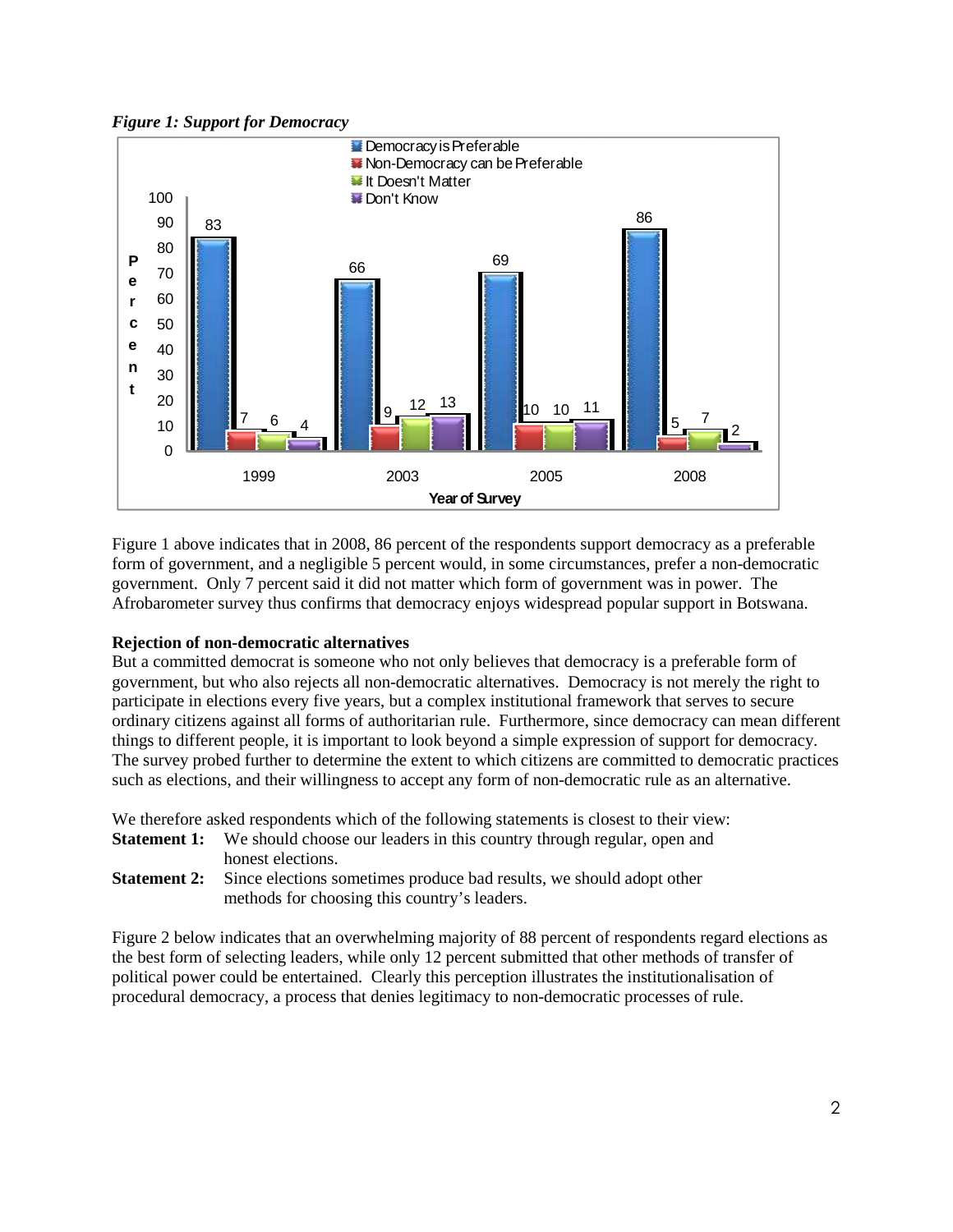



To further confirm that Batswana reject all forms of non-democratic rule, respondents were asked to tender an opinion on statements about other forms of governance. The question reads: "There are many ways to govern a country. Would you approve or disapprove of the following alternatives?"

**Alternative 1:** Only one political party is allowed to stand for election and hold office.

- **Alternative 2:** The army comes in to govern the country
- **Alternative 3:** Elections and Parliament be abolished so that the President can decide everything ("oneman rule")

#### **(a) One man rule**

Some analysts have suggested that, since assuming office in 2008, President Khama has issued more directives compared to his predecessors. Although it is still early to be conclusive about his style of rule, these directives suggest that he has a propensity to act alone and rule by decree. Be that as it may, the Afrobarometer survey indicates that Batswana totally reject one-man rule, whereby a president abolishes parliament and elections and rules on his own. In fact, Batswana are more inclined to reject one-man rule than any of the other forms of non-democratic regime. Distaste for one-man rule has risen somewhat over the years, climbing from 86 percent in 1999 to 92 percent in 2008.

#### **(b) One party rule**

Although Botswana's political system is firmly anchored in the Westminster parliamentary system that recognizes the role of opposition parties, in a situation where one party dominates both the executive and legislature branches of government, the checks and balances provided for in the Constitution are somewhat diluted by the fact that the ruling Botswana Democratic Party (BDP) has won all elections since the independence elections in 1965, and has retained overall control of both the legislative and executive branches of government ever since that time.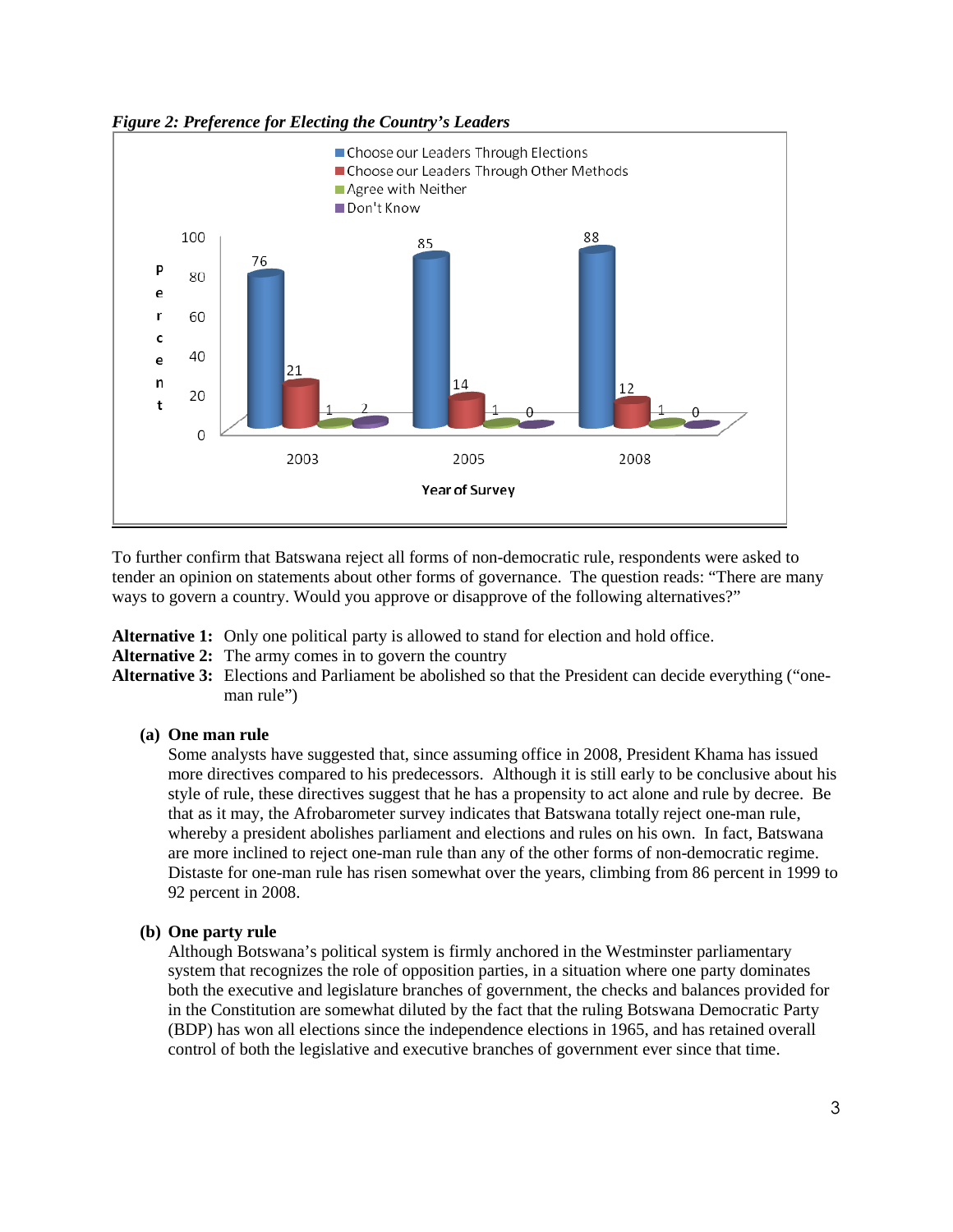One would imagine that the predominance of the BDP and the weakness of opposition parties would lead Batswana to accept one party rule. But the contrary is the case: Batswana remain resolute in their support for a multiparty framework. Figure 3 indicates that rejection of one party rule has remained robust in the last decade. In 1999, it stood at 78 per cent and declined to 68 per cent in 2003. This has since risen sharply and remained steady between 2005 and 2008 at 82 and 80 per cent respectively.



*Figure 3: Rejection of Alternative Forms of Government* 

## **(c) Military Rule**

 $\overline{a}$ 

Perceptions on rule by the military have come into public view since retired army officers joined politics. This has fuelled perceptions that they are making inroads into the civil service. In his road map to govern this country, President Lt. Gen. Ian Khama indicated that there can be no democracy without discipline. Vice President Lt. Gen. Merafhe, is on record as saying that he agrees with the President that if people fail to listen to them in addressing the "moral decay in society" they would "borrow some disciplinary measures from the military" to instil some  $discipher<sup>1</sup>$ .

Although there are intimations that military-style rule could be invoked, Batswana strongly reject military rule. When asked if the military could be brought in as a form of government, 89 percent rejected it, the highest level ever recorded in Botswana. The presence of former military leaders in high office clearly does not mean that Batswana would accept military rule as an alternative to democracy.

<sup>1</sup> . Kaombona Kanani, " We will Rule this Country Militarily if Need Be – Merafhe," *Echo* 4 September 2008, p. 3.